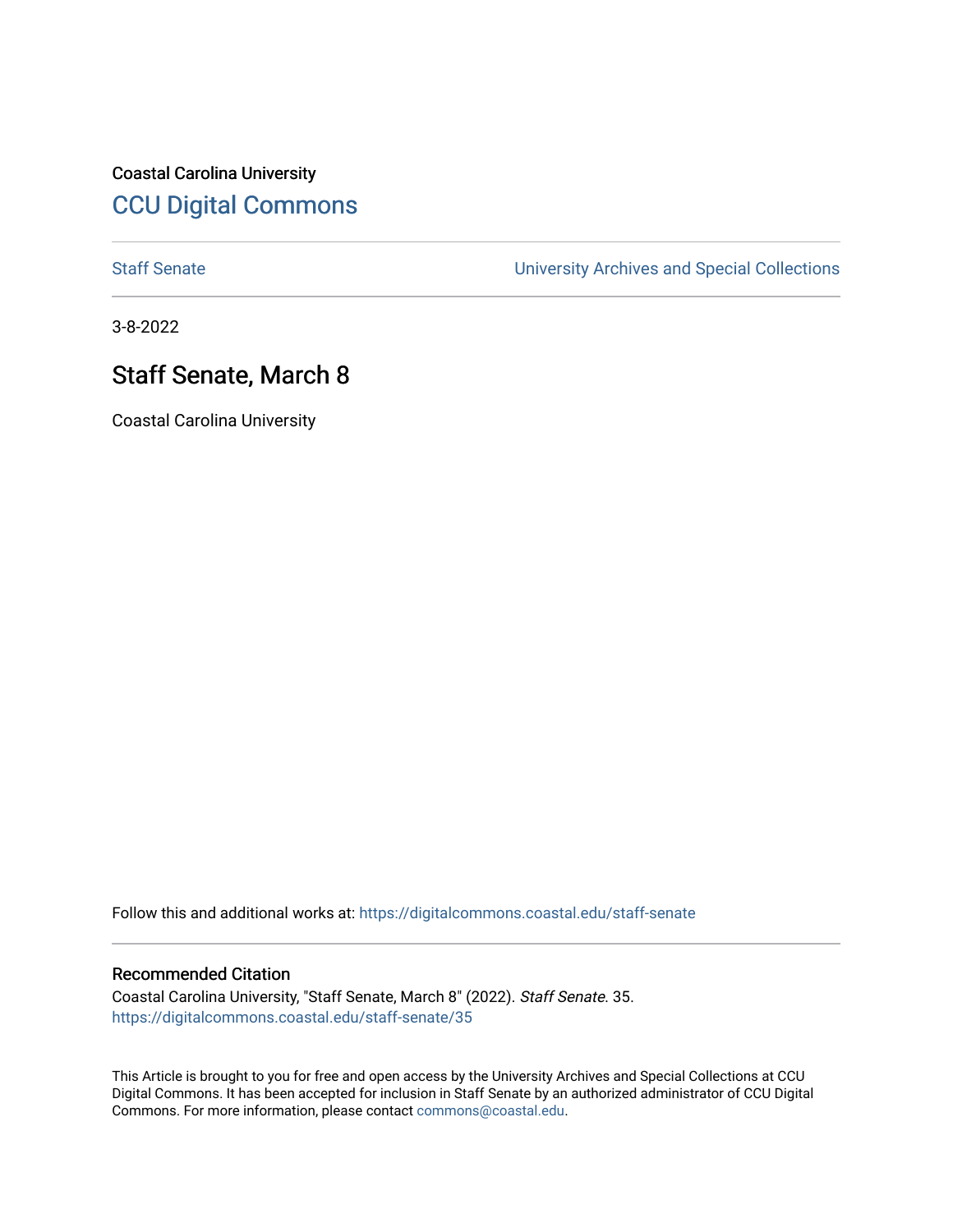### Staff Senate

## March 8, 2022 Meeting Minutes

*Note: The remarks of the senators and others are summarized and not verbatim. The recording of this meeting is available in the Staff Senate Secretary's office*.

**PRESENT:** Sandy Baldridge-Adrian; Matthew Barnes; April Betsch; Jean Bennett; Chris Carter; Brittany Donatelli; Vivian Ford; Grace Gavin; Daniel Hucks; Brian Hutchinson; Geoffrey Insch; David Klauder; Ebony McCray; Alexis McGarvey; Kelly Moore; Walter Showers; Abby Sink; David Speiser; Jennifer Stewart; Samantha Sullivan; Michele Varga; Sharlene Zwing

**SUBSTITUTIONS:** Tonya Warren for Penny Bell; Lanie Karstrom for Roger Brown; Rein Mungo for Wendy Singleton

**ABSENT:** Michelle Lewis; Bradley Queen

**ALSO IN ATTENDANCE:** Brian Bunton, John Dooley, Jim Solazzo, David Russell

## **APPROVAL OF MINUTES:**

• Approval of the February minutes. Motion made by David Klauder and  $2^{nd}$  by Alexis McGarvey. Motion passed.

## **Special Order of the Day:**

- Welcome to Staff Ombuds John Dooley. John Dooley gave a presentation on the Ombuds position.
- − Location: Kimbel Library 210
- − Office Hours: 8:00am to 4:30pm on Tuesdays, Wednesdays and Thursdays. Hours can be flexed. Meetings can take place virtually, in-person, or over the phone.
- − Email: [jdooley@coastal.edu](mailto:jdooley@coastal.edu) o[r staffombuds@coastal.edu](mailto:staffombuds@coastal.edu)
- − Phone: 843-349-2209
- − Website: coastal.edu/ombuds

## **SENATE PRESIDENT REMARKS:**

- Executive Council:
	- o No Executive Council meeting as of this Staff Senate meeting. Will meet on next week.
- Recent topic submissions:
	- $\circ$  Received a complaint about the February Staff Senate meeting not being livestreamed.
	- $\circ$  The executive group is having conversations about Bring Your Child to Work Day.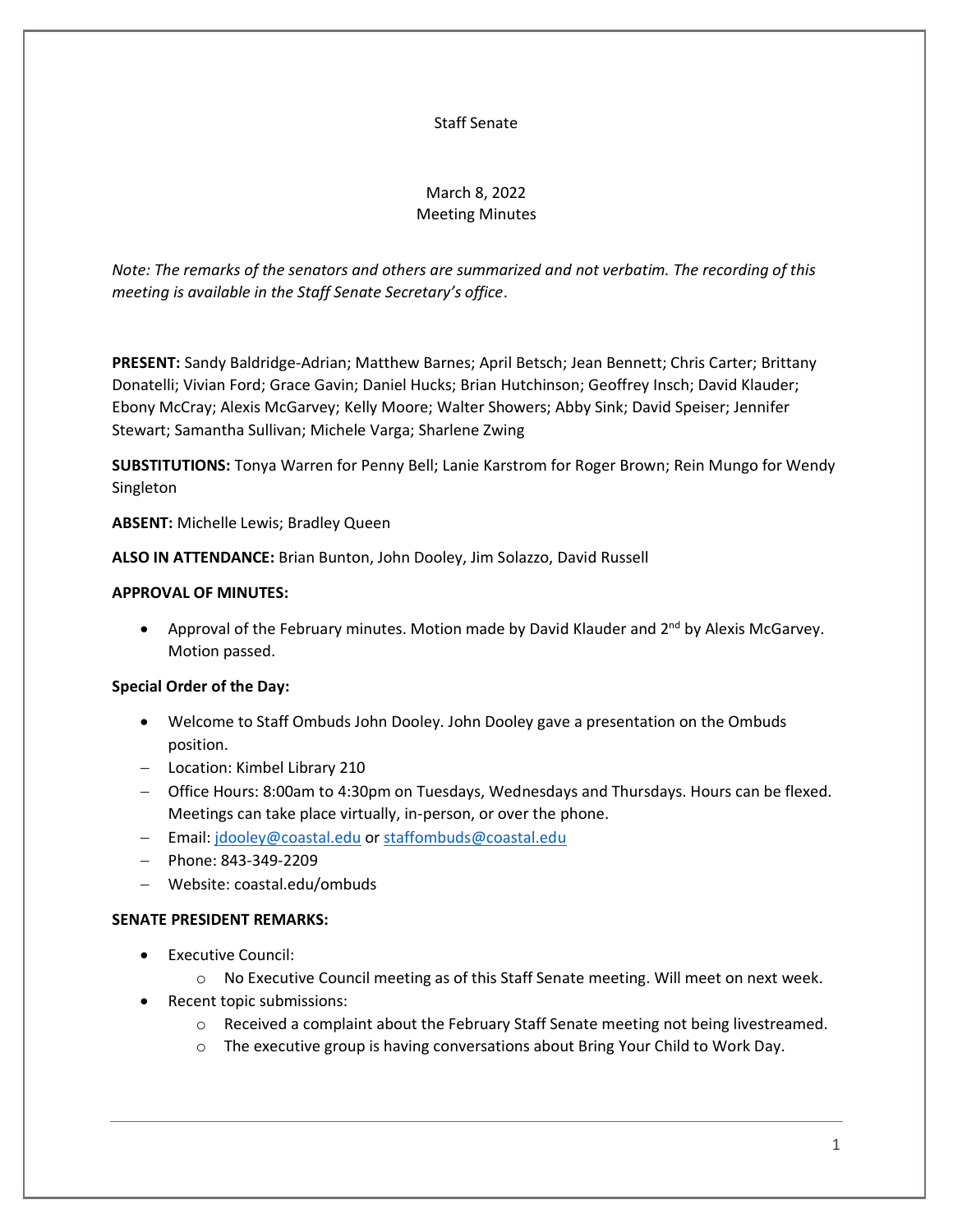- $\circ$  Inquiry about faculty being asked for nominations for Strategic Planning Committee and not staff. Staff Senate will have presentations and open forums.
- o Concern regarding signage at the post Office. Inquiry sent to the Director of the Post Office.
- $\circ$  Inquiry about staff being able to get free tickets to sporting events like students. Reminder that students also pay for tickets through a fee each semester.
- o Concern about the timing of events on campus.
- o Inquiry regarding pay increase due to inflation. David Frost and Tom Koczara was contacted. South Carolina is in the budget process.
- o Received a question about the expenditure policy. Lila Taylor gave a response.
- $\circ$  Concern about trash on East Campus. Campus Environmental Services are working to correct the issue.
- $\circ$  Inquiry about flex scheduling due to the rise in gas prices was sent to Tom Koczara.
- Reminders
	- o Please read your emails and share information with your constituents.
	- $\circ$  Please provide your name when submitting a topic submission for follow-up. You can ask to remain anonymous.

## **Presentation**

• CHANT411 by April Betsch

## **PRESIDENT AND OTHER ADMINISTRATIVE REPORTS**:

President Benson:

- Welcome to John Dooley, Staff Ombuds.
- Will be presenting to the Finance Committee for South Carolina on this Thursday in Columbia.
- The Board of Trustees approved an Honorary Degree for Vanessa Wyche on May 7<sup>th</sup>.
- Attended Alumni events in New York and North Carolina.

## Provost Ennis:

- There will be two Commencement ceremonies this year:
	- $\circ$  University Commencement is open to everyone on May 7<sup>th</sup> at 9am.
	- o Each Academic College will have their own ceremony that will be ticketed.
- Working to have classes begin on Wednesdays moving forward.
	- o Fall 2022 classes will begin on August 24, 2022.
- Multiple Dean Announcements will be coming soon.

Travis Overton:

- Welcome to John Dooley
	- o Reiterated the search process for the Staff Ombuds position.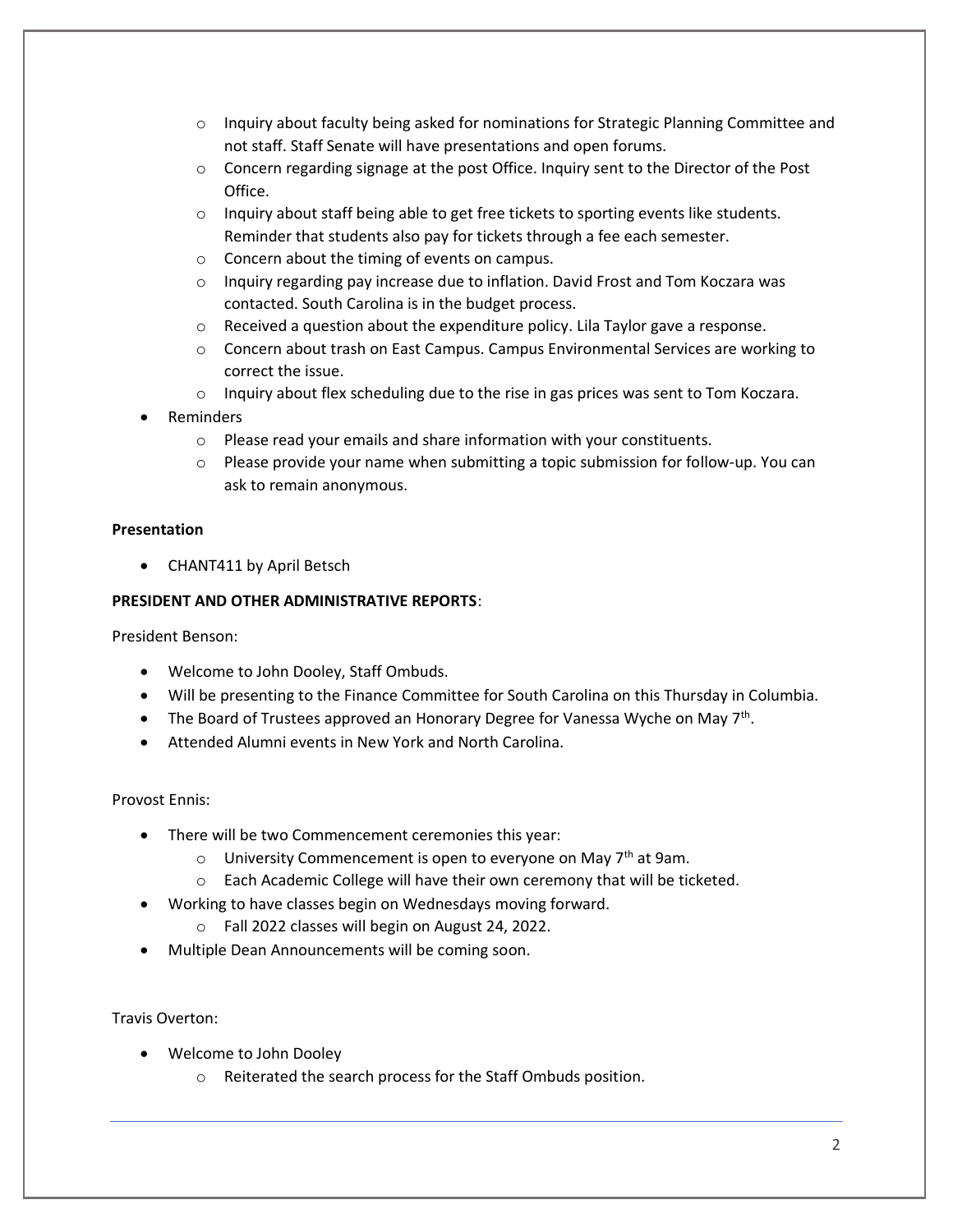- o Assured community that a full external search was done.
- Serving as the on-campus Coordinator for Strategic Planning
	- o Timeline for Strategic Planning to be shared. There will be an opportunity for feedback.
	- o The University is partnering with the McNair Group, an external consultant group.

Tom Koczara:

- Well wishes to John Dooley in his new role as Staff Ombuds.
- HR hoping to roll out a Supervisory Series. Currently piloting the program.
- Wellness screening is happening today. It is free. You can register for future dates.
- The summer hours announcement has gone out.
- HR researching telework hours.
- Total Compensation Statements have launched.
- HR help desk ticketing system is being launched later in March.
- Telephone tree for HR coming soon.
- HR is continuing to revamp the HR website.

## **TOPICS FOR DISCUSSION:**

*In an effort to streamline Staff Senate meetings, but also continue to collect valuable employee feedback data, the Senate will begin referring Topic Suggestions that relate to specific areas of operation to the appropriate person in those areas. The Senate will continue to collect these submissions and will review them in total each semester to determine if there are organizational patterns that should be addressed by the Senate as a whole.*

#### **COMMITTEE REPORTS:**

Policy and Welfare Committee

No report

Membership Committee

• Met in February and constructed a form for new senators.

• Working to generate a monthly report of all staff on campus. Communication Committee

• Committee with be undertaking Bring Your Child to Work Day.

## **OLD BUSINESS:**

• SC House Bill 4522 Canceling Faculty Tenure Act

## **NEW BUSINESS:**

- Faculty Resolution for CRT Bill
	- $\circ$  Motion to support the bill made by Alexis McGarvey and seconded by Sam Sullivan. Motion carried.